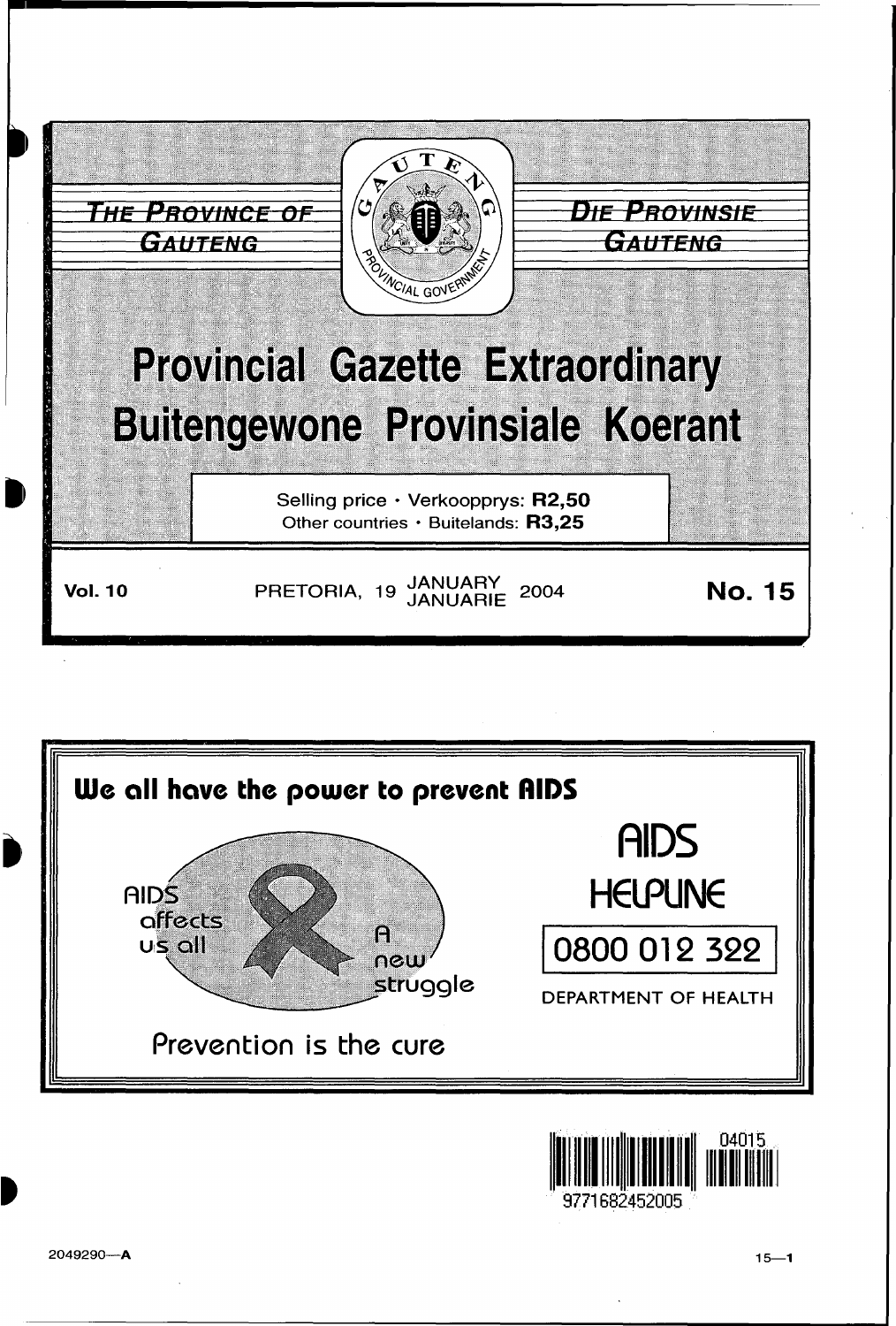j

# **CONTENTS • INHOUD**

No. Page Gazette Page Gazette<br>No. No.

# **LOCAL AUTHORITY NOTICES**

| 91 Town-planning and Townships Ordinance (15/1986): Kungwini Local Municipality: Declaration as an approved |     |
|-------------------------------------------------------------------------------------------------------------|-----|
|                                                                                                             |     |
|                                                                                                             | 15. |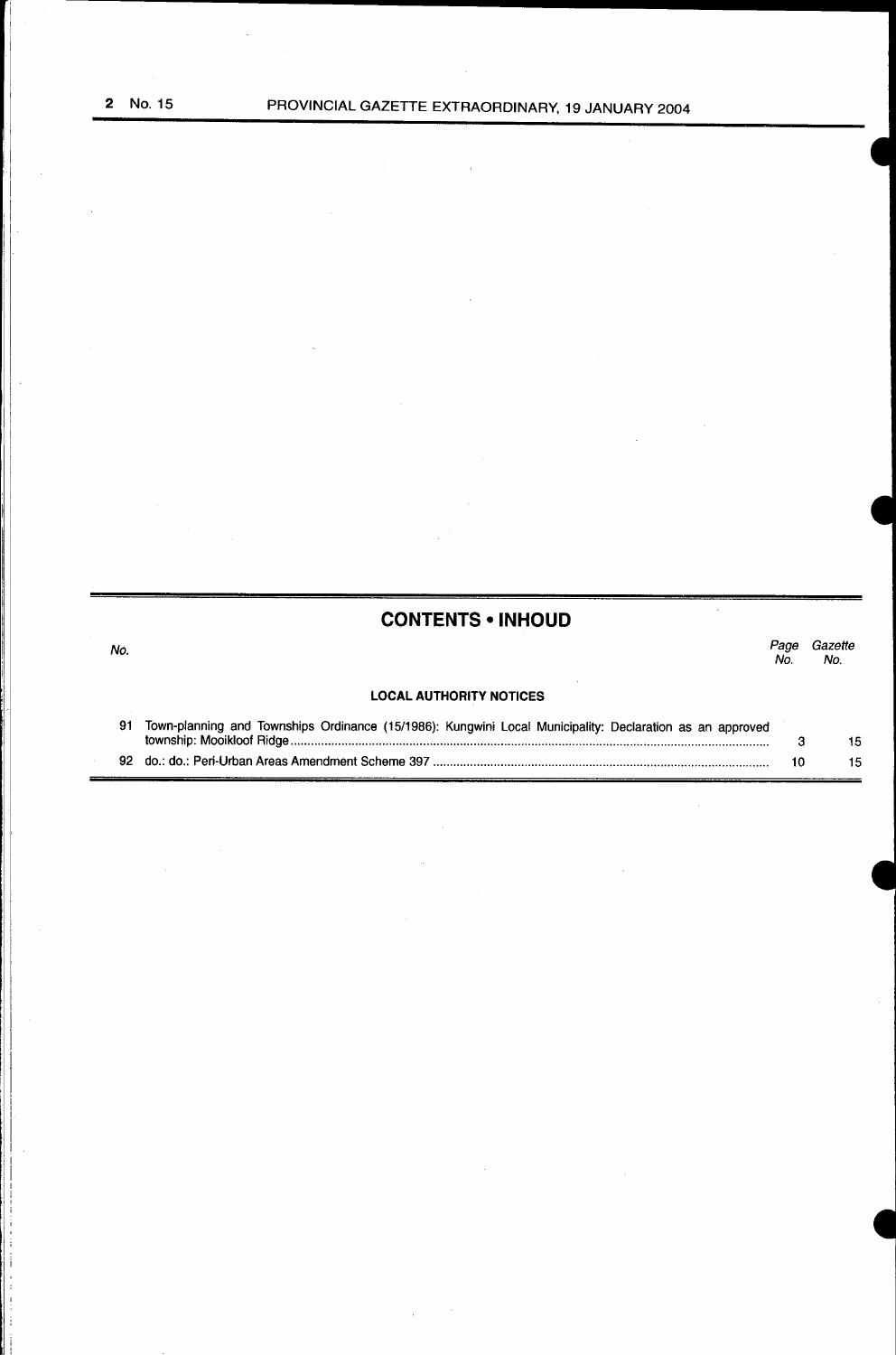# LOCAL AUTHORiTY NOTICES

# LOCAL AUTHORITY NOTICE 91

#### KUNGWINI LOCAL MUNICIPALITY

### DECLARATION OF MOOIKLOOF RIDGE AS AN APPROVED TOWNSHIP

In terms of Section 103 of the Town Planning and Townships Ordinance, 1986 (Ordinance 15 of 1986), the Kungwini Local Municipality hereby declares the Township of Mooikloof Ridge to be an approved township, subject to the conditions as set out in the Schedule hereto.

#### **SCHEDULE**

STATEMENT OF THE CONDITIONS UNDER WHICH THE APPLICATION MADE BY SUNRISE MORELETAPARK PROPERTIES CC, HEREINAFTER REFERRED TO AS THE APPLICANT, UNDER THE PROVISIONS OF PART C OF THE TOWN PLANNING AND TOWNSHIPS ORDINANCE, 1986 (ORDINANCE 15 OF 1986) FOR PERMISSION TO ESTABLISH A TOWNSHIP ON PORTION 684 OF THE FARM RIETFONTEIN 375, REGISTRATION DEVISION JR, THE PROVINCE OF GAUTENG, HAS BEEN GRANTED

- 1. CONDITIONS OF ESTABLISHMENT
	- 1.1 NAME

The name of the township shall be Mooikloof Ridge.

1.2 DESIGN

The township shall consist of erven and streets as indicated on General Plan SG No 3068/2003.

1.3 DISPOSAL OF EXISTING CONDITIONS OF TITLE

All erven shall be made subject to existing conditions and servitudes, if any, including the reservation of the rights to minerals, but excluding -

The following conditions that does not affect the township:

- (a) The owner of the aforesaid Remaining Extent and the owner of certain portion in extent 1315,4540 hectares of the said farm Rietfontein transferred to Daniel Jacobus Elardus Erasmus by Deed of Transfer T239/1895 equal rights to the water in the watercourse or spruit forming the boundary line between the two portions as will appear from the diagrams thereof they have also the exclusive right to construct dams extending from bank in the said watercourse or spruit and the right to take out water furrows on their respective portions.
- (b) By virtue of Order of Water Court dated  $4<sup>th</sup>$  March 1947 and Agreement dated 17<sup>th</sup> March 1947, registered under No. 242/1947 -S, the said Remaining Extent is entitled to certain water rights more fully described in the said Agreement.
- (c) The said Remaining Extent is subject to certain Order of the Water Court dated 24<sup>th</sup> August 1949, and Agreement filed therewith registered under No. 620/1949-S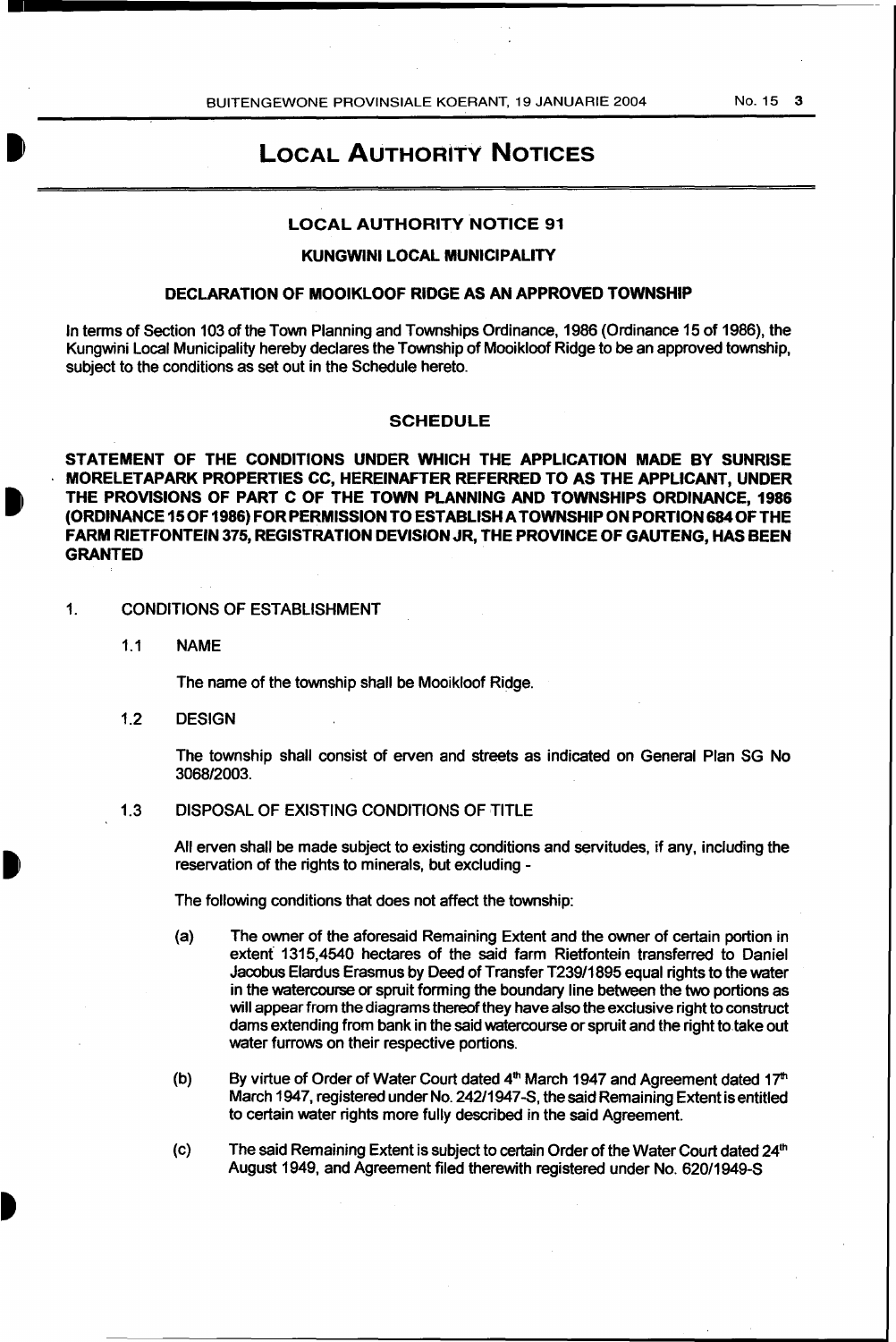(d) Onderworpe aan Kraglyn serwituut 31,00 meterwyd waarvan die hartlyn voorgestel word deur die lyn abc op die Aangehegte Kaart LG No. A11677/1994 soos meer volledig blyk uit Serwituutakte No. K550/1978S.

# 1.4 REMOVAL OR REPLACEMENT OF MUNICIPAL SERVICES

Should it become necessary to move or replace any existing municipal services as a result of the establishment of the township, the cost thereof shall be borne by the township owner.

# 1.5 DEMOLITION OF BUILDINGS AND STRUCTURES

When required the Kungwini Local Municipality to do so, the township owner shall at his own expense cause to be demolished to the satisfaction of Kungwini Local Municipality all existing buildings and structures situated within building line reserves and side spaces or over common boundaries, or dilapidated structures.

1.6 REMOVAL OF LITTER

The township owner shall at his own expense have all litter within the township area removed to the satisfaction of Kungwini Local Municipality, when required to do so by Kungwini Local Municipality.

#### 1.7 REMOVAL AND/OR REPLACEMENT OF ESKOM POWER LINES

Should it become necessary to remove and/or replace any existing power lines of Eskom as a result of the establishment of the township, the cost thereof shall be borne by the township owner.

#### 1.8 REMOVAL AND/OR REPLACEMENT OF TELKOM SERVICES

Should it become necessary to remove and/or replace any existing TELKOM services as a result of the establishment of the township, the cost thereof shall be borne by the township owner.

# 1.9 LAND TO BE TRANSFERRED TO A SECTION 21 COMPANY

The following erven shall be transferred to a Section 21 Company by and at the expense of the township owner:

Erven 4, 8, 9, 10 and 11

# 2. CONDITIONS OF TITLE

The erven mentioned below shall be subject to the condition as indicated, laid down by kungwini Local Municipality in terms of the provisions of the Town-planning and Townships ordinance, 1986 (ordinance 15 of 1986):

# 2.1 ALL ERVEN WITH THE EXCEPTION OF ERVEN 8, 9, 10 AND 11

(a) The erven shall be subject to a servitude, 2m wide, for municipal services (water, sewer, electricity and stormwater) hereinafter referred to as "the services", in favour of the Local Authority, along any two boundaries, except a street boundary and, in the case of a panhandle erf, an additional servitude for municipal purposes, 2m wide, over the entrance portion of the erf if and when required by the local authority: Provided that the local authority may waive any such servitude.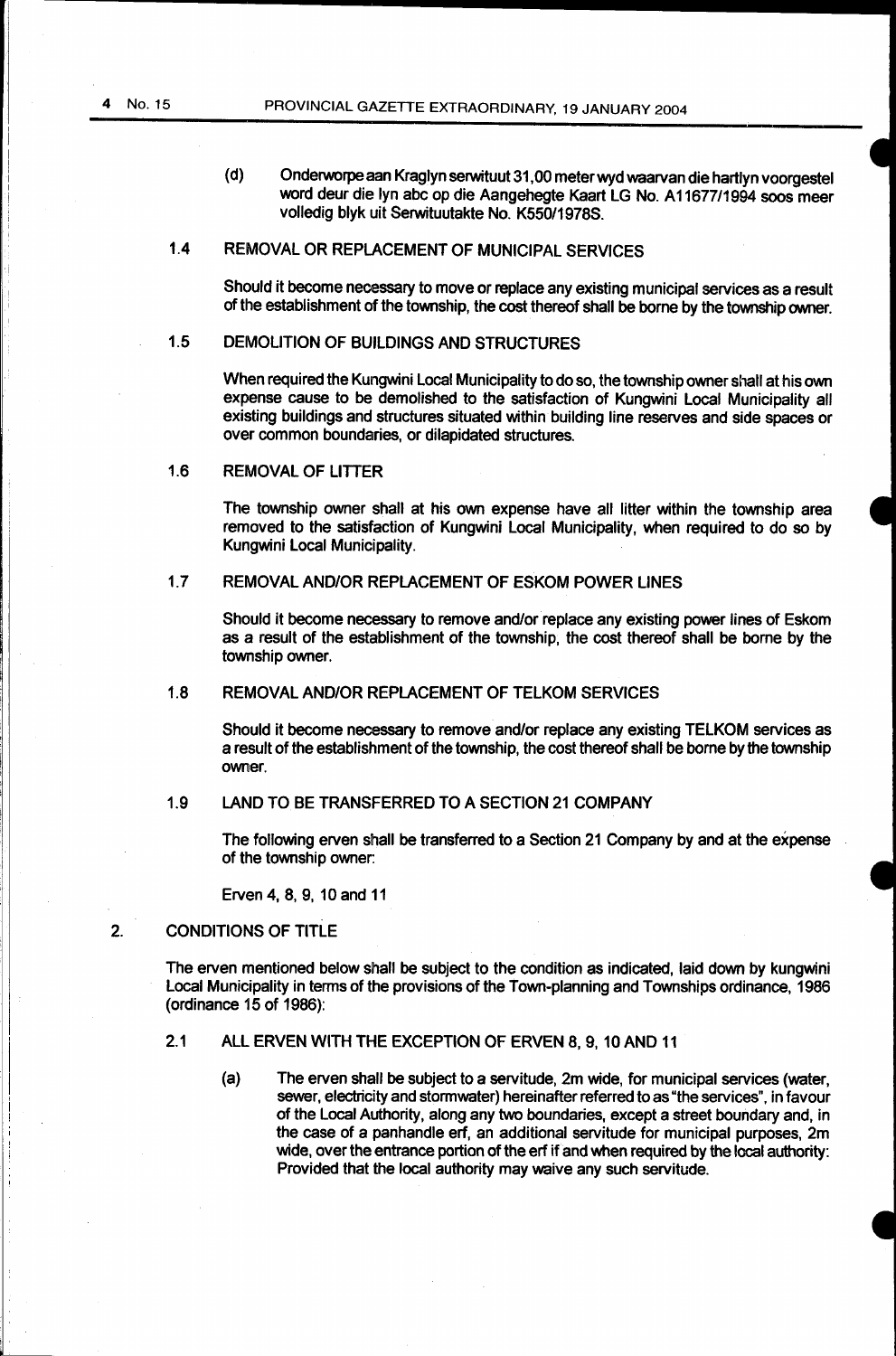$\epsilon_{\rm r}$ 

 $\begin{pmatrix} 1 \\ 0 \end{pmatrix}$ No buildings or other structures may be erected within the aforesaid servitude area and no trees with large roots may be planted within the area of such servitude or within a distance of 2m from it.

ਾ ਵਿਚੋਂ

(c) The Local Authority shall be entitled to temporarily deposit on the land adjoining the aforesaid servitude, any material it excavates during the laying, maintenance or removal of such services and other works which in its discretion it regards necessary, and furthermore the Local Authority shall be entitled to reasonable access to the said property for the aforesaid purpose, subject to the provision that the Local Authority shall make good any damage caused during the laying, maintenance or removal of such works.

### 2.2 ERVEN 9, 10 AND 11

- (a) The erven shall be subject to general servitude for municipal services in favour of the Local Authority, as indicated on the layout plan.
- (b) No buildings or other structures may be erected within the aforesaid servitude area and no trees with large roots may be planted within the area of such servitude or within a distance of 2m there from.
- (c) The Local Authority shall be entitled to temporarily deposit on the land adjoining the aforesaid servitude, any material it excavates during the laying, maintenance or removal of such services and other works which in its discretion it regards essential, and furthermore the Local Authority shall be entitled to reasonable access to the said property for the aforesaid purpose, subject to the provision that the Local Authority shall make good any damage caused during the laying, maintenance or removal of such works.
- 2.3 ERF 3
	- (a) The erf shall be subject to a 3m sewer servitude in favour of Kungwini Local Council, as indicated on the layout plan.
	- (b) No buildings or other structures may be erected within the aforesaid servitude area and no trees with large roots may be planted within the area of such servitude or within a distance of 2m there from.
	- (c) Kungwini Local Council shall be entitled to temporarily deposit on the land adjoining the aforesaid servitude, any material it excavates during the laying, maintenance or removal of such services and other works which in its discretion it regards essential, and furthermore Kungwini Local Council shall be entitled to reasonable access to the said property for the aforesaid purpose, subject to the provision that Kungwini Local Council shall make good any damage caused during the laying, maintenance or removal of such main stormwater drain and other works.

# 2.4 ERF 4

- (a) The erf shall be subject to a sewer and stormwater servitude in favour of Kungwini Local Council, as indicated on the layout plan.
- . (b) No buildings or other structures may be erected within the aforesaid servitude area and no trees with large roots may be planted within the area of such servitude or within a distance of 2m there from.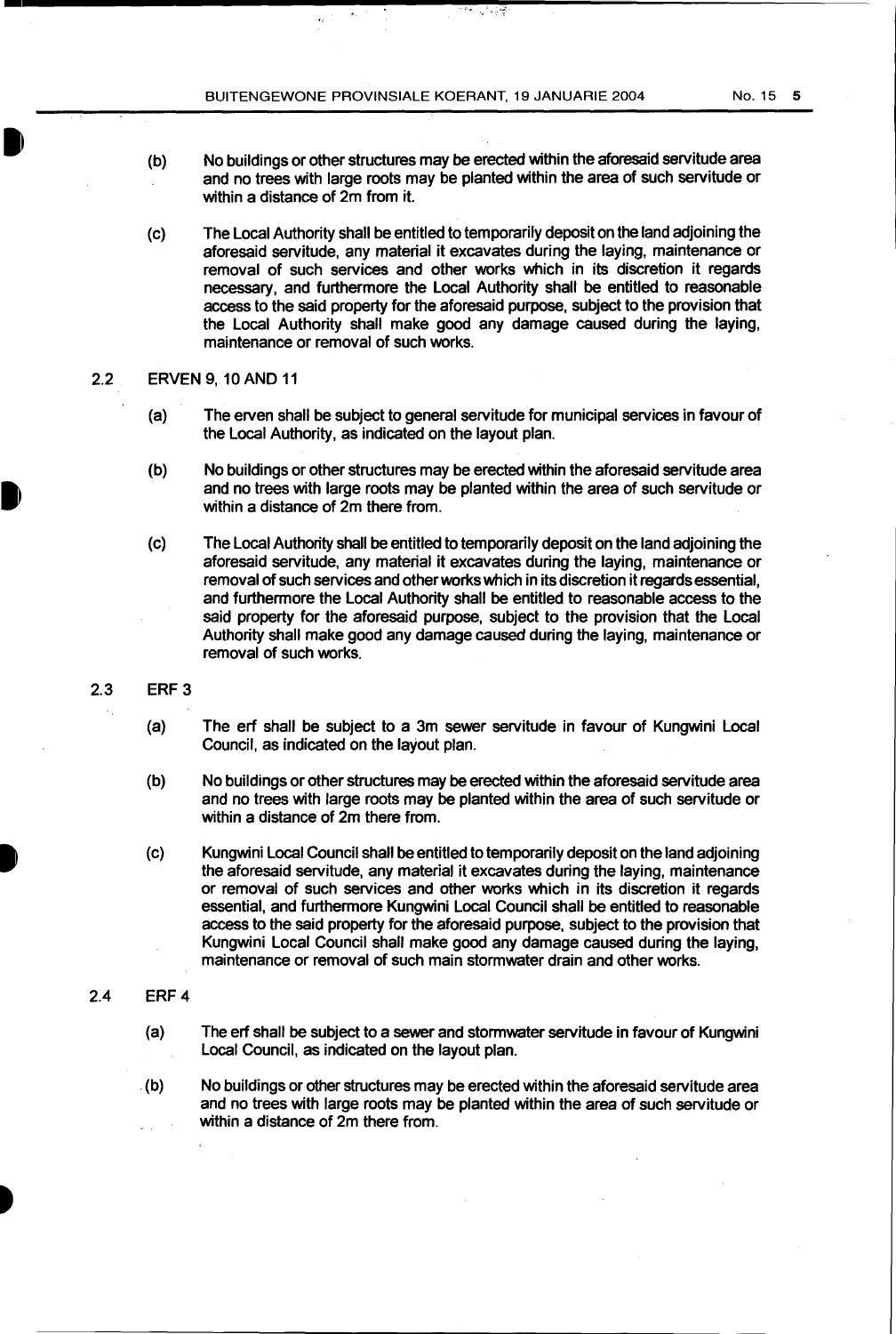(c) Kungwini Local Council shall be entitled to temporarily deposit on the land adjoining the aforesaid servitude, any material it excavates during the laying, maintenance or removal of such services and other works which in its discretion it regards essential, and furthermore Kungwini Local Council shall be entitled to reasonable access to the said property for the aforesaid purpose, subject to the provision that Kungwini Local Council shall make good any damage caused during the laying, maintenance or removal of such main stormwater drain and other works.

# 2.5 ERF 6

- (a) The erf shall be subject to a 2m stormwater servitude in favour of Kungwini Local Council, as indicated on the layout plan.
- (b) No buildings or other structures may be erected within the aforesaid servitude area and no trees with large roots may be planted within the area of such servitude or within a distance of 2m there from.
- (c) Kungwini Local Council shall be entitled to temporarily deposit on the land adjoining the aforesaid servitude, any material it excavates during the laying, maintenance or removal of such services and other works which in its discretion it regards essential, and furthermore Kungwini Local Council shall be entitled to reasonable access to the said property for the aforesaid purpose, subject to the provision that Kungwini Local Council shall make good any damage caused during the laying, maintenance or removal of such main stormwater drain and other works.

# 2.6 SECTION 21 COMPANY

A Section 21 Company must be registered. The owner of the following erven must on transfer automatically become members of the Section 21 Company. Erven 1, 2, 3, 5, 6 and 7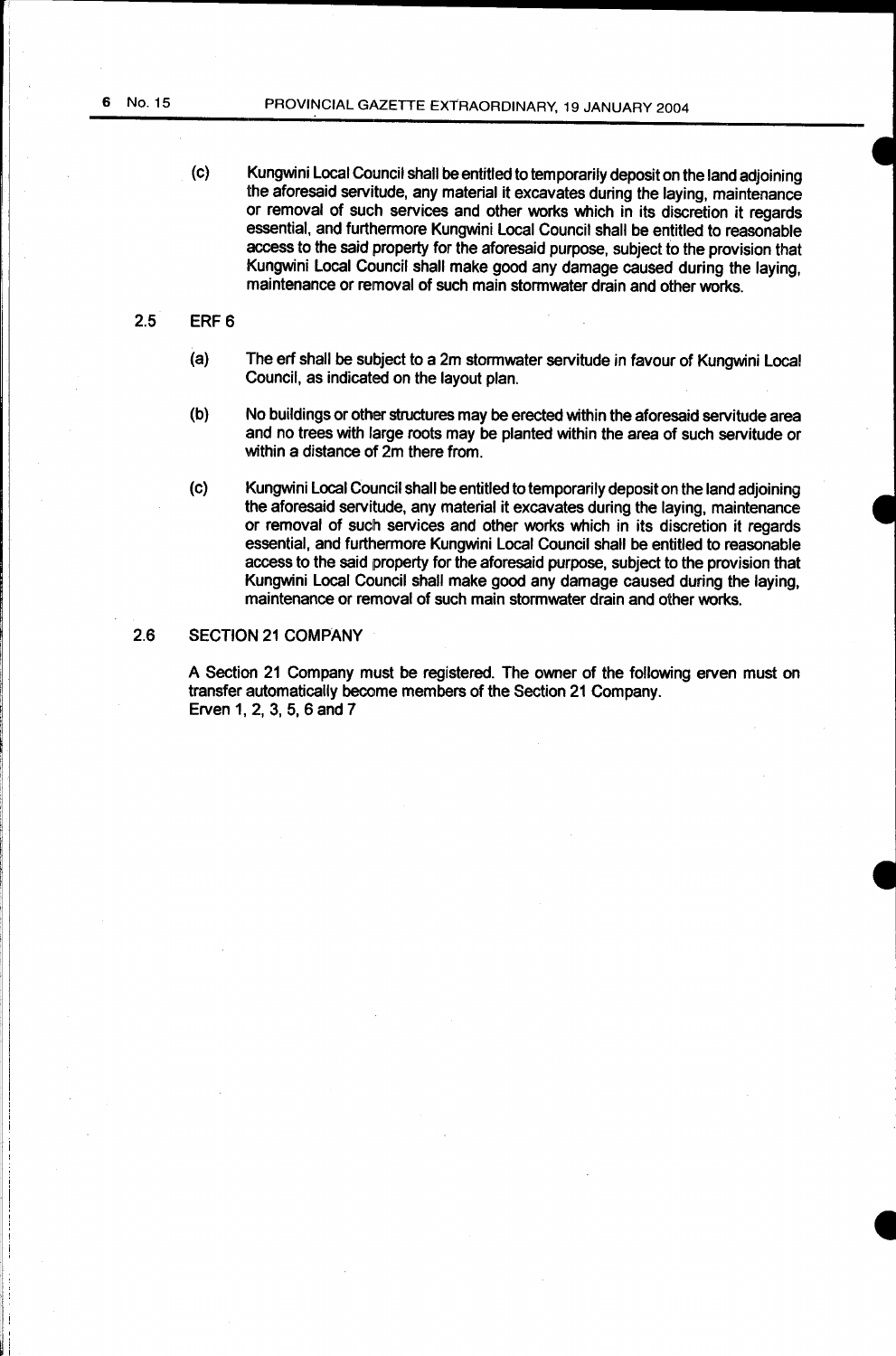#### PLAASLIKE BESTUURSKENNISGEWING 91

#### KUNGWINI PLAASLIKE MUNISIPALITEIT

#### VERKLARING VAN MOOIKLOOF RIDGE TOT 'N GOEDGEKEURDE DORP

Ingevolge artikel 103 van die Ordonnansie op Dorpsbeplanning en Dorpe, 1986 (Ordonnansie 15 van 1986), verklaar die Kungwini Plaaslike Munisipaliteit hiermee die dorp Mooikloof Ridge tot 'n goedgekeurde dorp, onderworpe aan die voorwaardes uiteengesit in die bygaande Bylae. VERW: 15/4/86/3

#### BYLAE

STAAT VAN VOORWAARDES WAAROP DIE AANSOEK GEDOEN DEUR SUNRISE MORELETAPARK PROPERTIES CC, HIERNA DIE AANSOEKER GENOEM, INGEVOLGE DIE BEPALINGS VAN DEEL C VAN DIE ORDONNANSIE OP DORPSBEPLANNING EN DORPE, 1986 (ORDONNANSIE 15 VAN 1986), OM TOESTEMMING OM 'N DORP OP GEDEELTE 684 VAN DIE PLAAS RIETFONTEIN 375, REGISTRASIE AFDELING JR, DIE PROVINSIE VAN GAUTENG, TE STIG, TOEGESTAAN IS.

#### 1. STIGTINGSVOORWAARDES

- 1.1 NAAM
	- Die naam van die dorp is Mooikloof Ridge.
- 1.2 ONTWERP

Die dorp bestaan uit erwe, parke en strate soos aangedui op Algemene Plan LG No 3068/2003.

#### 1.3 BESKIKKING OOR BESTAANDE TITELVOORWAARDES

Aile erwe meet onderworpe gemaak word aan bestaande voorwaardes en serwitute, as daar is, met inbegrip van die voorbehoud van die regte op minerale maar uitgesondered -

Die volgende voorwaardes wat die dorp nie raak nie:

- (a) The owner of the aforesaid Remaining Extent and the owner of certain portion in extent 1315,4540 hectares of the said farm Rietfontein transferred to Daniel Jacobus Elardus Erasmus by Deed of Transfer T239/1895 equal rights to the water in the watercourse or spruit forming the boundary line between the two portions as will appear from the diagrams thereof they have also the exclusive right to construct dams extending from bank in the said watercourse or spruit and the right to take out water furrows on their respective portions.
- (b) By virtue of Order of Water Court dated  $4<sup>th</sup>$  March 1947 and Agreement dated 17<sup>th</sup> March 1947, registered under No. 242/1947-S, the said Remaining Extent is entitled to certain water rights more fully described in the said Agreement.
- (c) The said Remaining Extent is subject to certain Order of the Water Court dated  $24<sup>th</sup>$ August 1949, and Agreement filed therewith registered under No. 620/1949-S
- (d) Onderworpe aan Kraglyn serwituut 31,00 meterwyd waarvan die hartlyn voorgestel word deur die lyn abc op die Aangehegte Kaart LG No. A 11677/1994 soos meer volledig blyk uit Serwituutakte No. K550/1978S.
- 1.4 VERSKUIWING EN/OF VERWYDERING VAN MUNISIPALE DIENSTE

lndien dit as gevolg van die stigting van die dorp nodig word om enige bestaande munisipale dienste te verskuif of te vervang, meet die koste daarvan deur die dorpseienaar gedraword.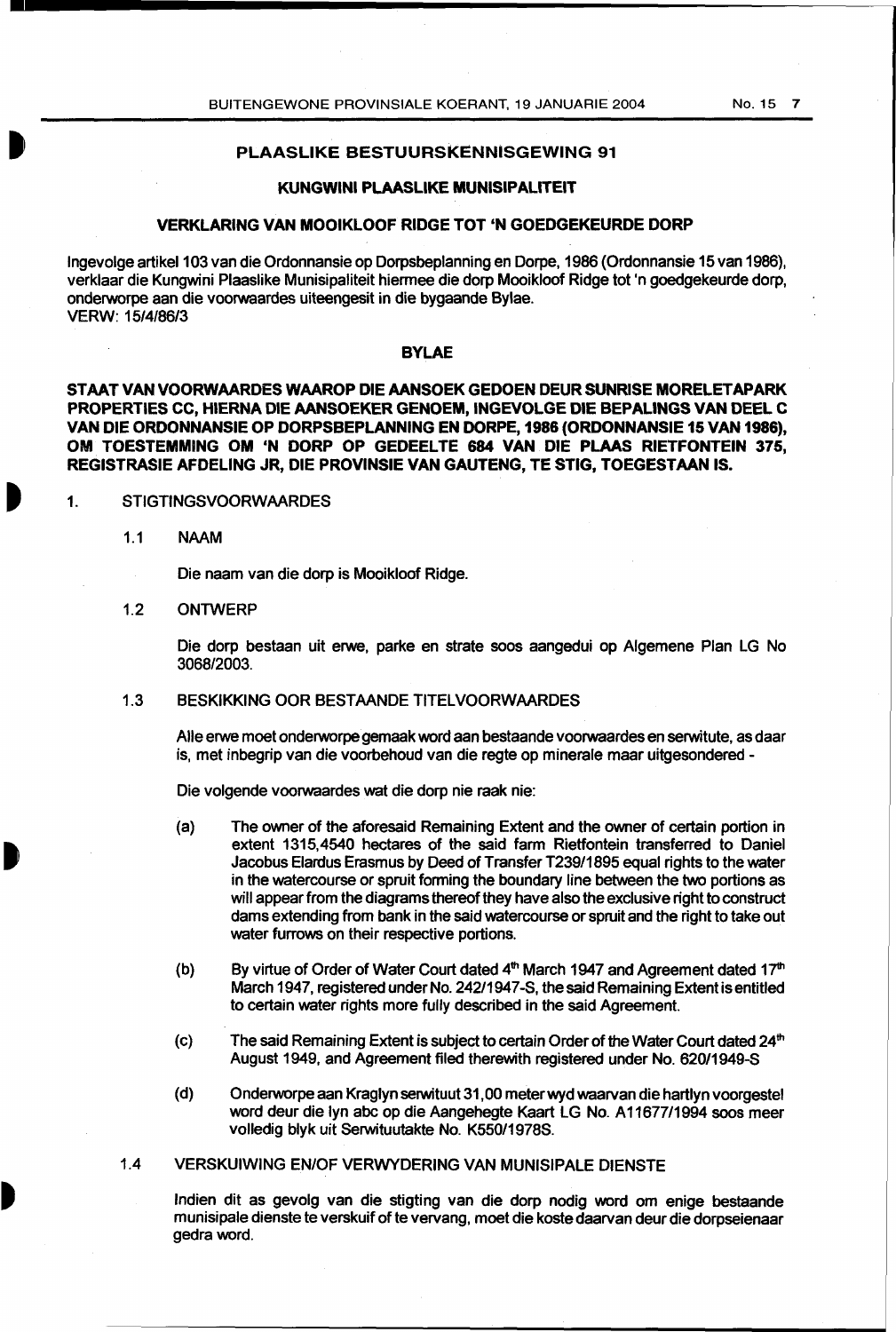#### 1.5 SLOPING VAN GEBOUE EN STRUKTURE

Die dorpseienaar moet op eie koste aile bestaande geboue en strukture wat binne boulynreserwes en kantruimtes of oor gemeenskaplike grense gelê is, of bouvallige strukture laat sloop tot tevredenheid van die Kungwini Plaaslike Munisipaliteit wanneer die Kungwini Plaaslike Munisiplaiteit dit vereis.

# 1.6 VERWYDERING VAN ROMMEL

Die dorpseienaar moet op eie koste aile rommel binne die dorpsgebied laat verwyder tot tevredenheid van die Kungwini Plaaslike Munisipaliteit wanneer die Kungwini Plaaslike Munisiplaiteit dit vereis.

# 1.7 VERSKUIWING EN/OF VERWYDERING VAN ESKOM KRAGLYNE

lndien dit as gevolg van die stigting van die dorp nodig word om enige bestaande dienste van Eskom te verskuif, moet die koste daarvan deur die dorpseienaar gedra word.

#### 1.8 VERSKUIWING EN/OF VERWYDERING VAN TELKOM DIENSTE

lndien dit as gevolg van die stigting van die dorp nodig word om enige bestaande dienste van TELKOM te verskuif en/of te verwyder, moet die koste daarvan deur die dorpseienaar gedra word.

#### 1.9 GROND WAT OORGEDRA MOET WORD AAN 'N ARTIKEL 21 MAATSKAPPY

Die volgende erwe sal oorgedra word aan 'n Artikel 21 Maatskappy ten koste van die dorpseienaar:

Erwe 4, 8, 9, 10 en 11

# 2. TITELVOORWAARDES

 $\parallel$  :

Die erwe hieronder genoem, is onderworpe aan die voorwaardes soos aangedui, opgelê deur die Kungwini Plaaslike Munisipaliteit ingevolge die bepalings van die Ordonnansie op Dorpsbeplanning en Dorpe, 1986 (Ordonnansie 15 vam 1986):

- 2.1 ALLE ERWE MET DIE UITSONDERING VAN ERWE 8, 9, 10 EN 11
	- (a) Die erwe is onderworpe aan 'n serwituut, 2m breed, vir munisipale dienste (water, riool, elektrisiteit en stormwater) hiema "die dienste" genoem, ten gunste van die Plaaslike Munisipaliteit, langs enige twee grense, uitgesonderd 'n straatgrens en, in die geval van 'n pypsteelerf, 'n addisionele serwituut vir munisipale doeleindes, 2m breed, oar die toegangsgedeelte van die erf, indien en wanneer die Plaaslike Munisipaliteit dit verlang: met dien verstande dat die plaaslike bestuur van enige sodanige serwituut mag afsien.
	- (b) Geen geboue of ander strukture mag binne die voomoemde serwituutgebied opgerig word nie en geen grootwortelbome mag binne die gebied van sodanige serwituut of binne 'n afstand van 2 meter daarvan geplant word nie.
	- (c) Die Kungwini Plaaslike Munisipaliteit is daarop geregtig om enige materiaal wat deur hom uitgegrawe word tydens die aanleg, onderhoud of verwydering van sodanige dienste en ander werke wat hy na goeddunke noodsaaklik ag, tydelik te plaas op grand wat aan die voomoemde serwituut grens, en voorts is die Plaaslike Munisipaliteit geregtig op redelike toegang tot genoemde grand vir die voomoemde doel, onderworpe daaraan dat die Plaaslike Munisipaliteit enige skade vergoed wat gedurende die aanleg, onderhoud of verwydering van sodanige dienste en ander werke veroorsaak word.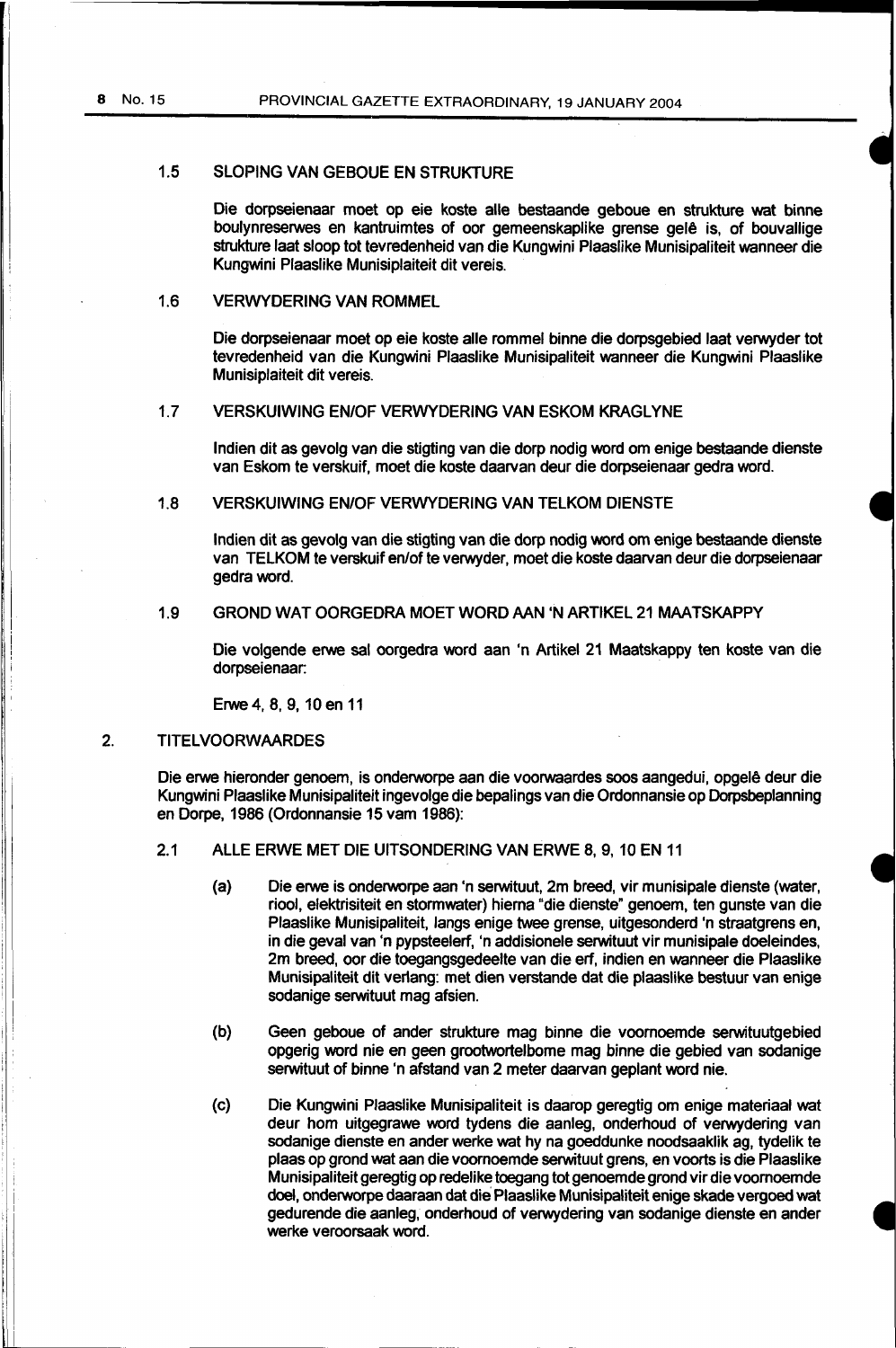## 2.2 ERWE 9, 10 EN 11

- (a) Die erwe is onderworpe aan 'n serwituut vir Munisipale doeleindes ten gunste van die Plaaslike Bestuur, soos aangedui op die Algemene Plan.
- (b) Geen geboue of ander strukture mag binne die voomoemde serwituutgebied opgerig word nie en geen grootwortelbome mag binne die gebied van sodanige serwituut of binne 'n afstand van 2 meter daarvan geplant word nie.
- (c) Die Kungwini Plaaslike Munisipaliteit is daarop geregtig om enige materiaal wat deur hom uitgegrawe word tydens die aanleg, onderhoud of verwydering van sodanige dienste en ander werke wat hy na goeddunke noodsaaklik ag, tydelik te plaas op grond wat aan die voomoemde serwituut grens, en voorts is die Plaaslike Munisipaliteit geregtig op redelike toegang tot genoemde grond vir die voomoemde doel, onderworpe daaraan dat die Plaaslike Munisipaliteit enige skade vergoed wat gedurende die aanleg, onderhoud of verwydering van sodanige dienste en ander werke veroorsaak word.

#### 2.3 ERF 3

- (a) Die erf is onderworpe aan 'n 3m riool serwituut ten gunste van die Kungwini Plaaslike Munisipaliteit, soos aangedui op die Algemene Plan.
- (b) Geen geboue of ander strukture mag binne die voomoemde serwituutgebied opgerig word nie en geen grootwortelbome mag binne die gebied van sodanige serwituut of binne 'n afstand van 2 meter daarvan geplant word nie.
- (c) Die Kungwini Plaaslike Munisipaliteit is daarop geregtig om enige materiaal wat deur hom uitgegrawe word tydens die aanleg, onderhoud of verwydering van sodanige dienste en ander werke wat hy na goeddunke noodsaaklik ag, tydelik te plaas op grond wat aan die voomoemde serwituut grens, en voorts is die Plaaslike Munisipaliteit geregtig op redelike toegang tot genoemde grond vir die voomoemde doel, onderworpe daaraan dat die Plaaslike Munisipaliteit enige skade vergoed wat gedurende die aanleg, onderhoud of verwydering van sodanige dienste en ander werke veroorsaak word.

#### 2.4 ERF 4

- (a) Die erf is onderworpe aan 'n riool en stormwater serwituut ten gunste van die Kungwini Plaaslike Munisipaliteit, soos aangedui op die Algemene Plan.
- (b) Geen geboue of ander strukture mag binne die voomoemde serwituutgebied opgerig word nie en geen grootwortelbome mag binne die gebied van sodanige serwituut of binne 'n afstand van 2 meter daarvan geplant word nie.
- (c) Die Kungwini Plaaslike Munisipaliteit is daarop geregtig om enige materiaal wat deur hom uitgegrawe word tydens die aanleg, onderhoud of verwydering van sodanige dienste en ander werke wat hy na goeddunke noodsaaklik ag, tydelik te plaas op grond wat aan die voomoemde serwituut grens, en voorts is die Plaaslike Munisipaliteit geregtig op redelike toegang tot genoemde grond vir die voomoemde doel, onderworpe daaraan dat die Plaaslike Munisipaliteit enige skade vergoed wat gedurende die aanleg, onderhoud of verwydering van sodanige dienste en ander werke veroorsaak word.

#### 2.5 ERF 6

- (a) Die erf is onderworpe aan 'n 2m stormwater serwituut ten gunste van die Kungwini Plaaslike Munisipaliteit, soos aangedui op die Algemene Plan.
- (b) Geen geboue of ander strukture mag binne die voornoemde serwituutgebied opgerig word nie en geen grootwortelbome mag binne die gebied van sodanige serwituut of binne 'n afstand van 2 meter daarvan geplant word nie.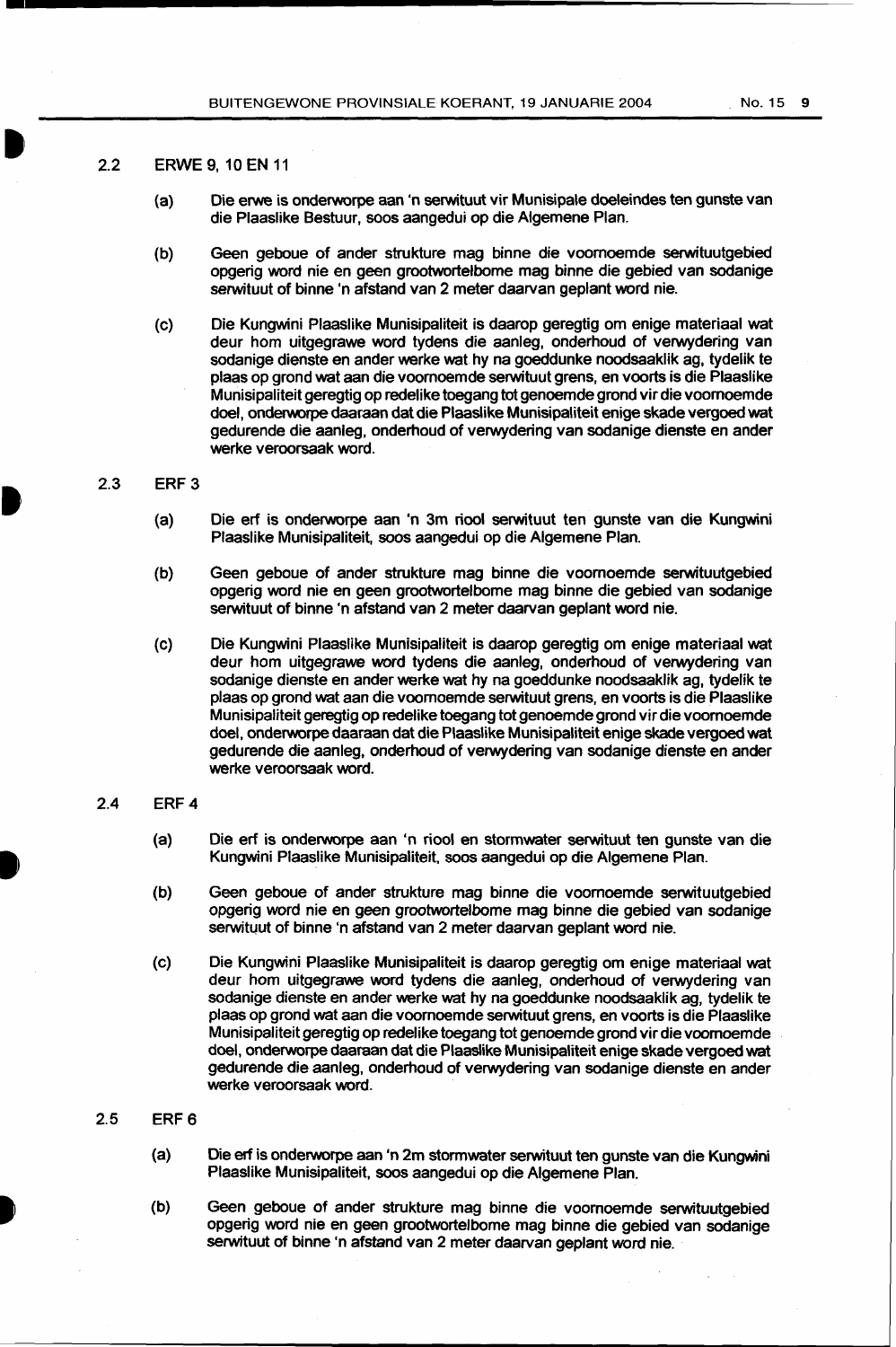(c) Die Kungwini Plaaslike Munisipaliteit is daarop geregtig om enige materiaal wat deur hom uitgegrawe vvord tydens die aanleg, onderhoud of verwydering van sodanige dienste en ander werke wat hy na goeddunke noodsaaklik ag, tydelik te plaas op grond wat aan die voomoemde serwituut grens, en voorts is die Plaaslike Munisipaliteit geregtig op redelike toegang tot genoemde grond vir die voornoemde doel, ondervvorpe daaraan dat die Plaaslike Munisipaliteit enige skade vergoed wat gedurende die aanleg, onderhoud of verwydering van sodanige dienste en ander werke veroorsaak word.

#### 2.6 ARTIKEL 21 MAATSKAPPY

'n Artikel21 Maatskappy meet geregistreer vvord. Die eienaars van die volgende erwe meet op oordrag automaties lede van die Artikkel 21 Maatskappy vvord.

Erwe 1, 2, 3, 5, 6 en 7

# LOCAL AUTHORITY NOTICE 92

# PERI-URBAN AREAS AMENDMENT SCHEME 397

The Kungwini Local Municipality hereby, in terms of the provisions of Section 125(1) of the Town Planning and Townships Ordinance, 1986 (Ordinance 15 of 1986), declares that it has approved an amendment scheme being an amendment of the Peri-Urban Areas Town Planning Scheme, 1975, comprising the same land as included in the township Mooikloof Ridge.

Map 3 and the scheme clauses of the amendment scheme are filed at the offices of the Kungwini Local Municipality.

This amendment is known as Peri-Urban Areas Amendment Scheme 397.

Municipal Manager Kungwini Local Municipality PO Box40 BRONKHORSTSPRUIT 1020

#### PLAASLIKE BESTUURSKENNISGEWING 92

#### BUITESTEDELIKE GEBIEDE WYSIGINGSKEMA 397

Die Kungwini Plaaslike Munisipaliteit verklaar hiermee, ingevolge die bepalings van Artikel 125( 1) van die Ordonnansie op Dorpsbeplanning en Dorpe, 1986 (Ordonnansie 15 van 1986), dat dit 'n wysigingskema, synde 'n wysiging van die Buitestedelike Gebiede Dorpsbeplanningskema, 1975, wat uit dieselfde grond as die dorp Mooikloof Ridge bestaan, goedgekeur het.

Kaart 3 en die skemaklousules van die wysigingskema word in bewaring gehou by die kantore van die Kungwini Plaaslike Munisipaliteit.

Hierdie wysiging staan bekend as Buitestedelike Gebiede Wysigingskema 397.

Munisipale Bestuurder Kungwini Plaaslike Munisipaliteit Posbus 40 **BRONKHORSTSPRUIT** 1020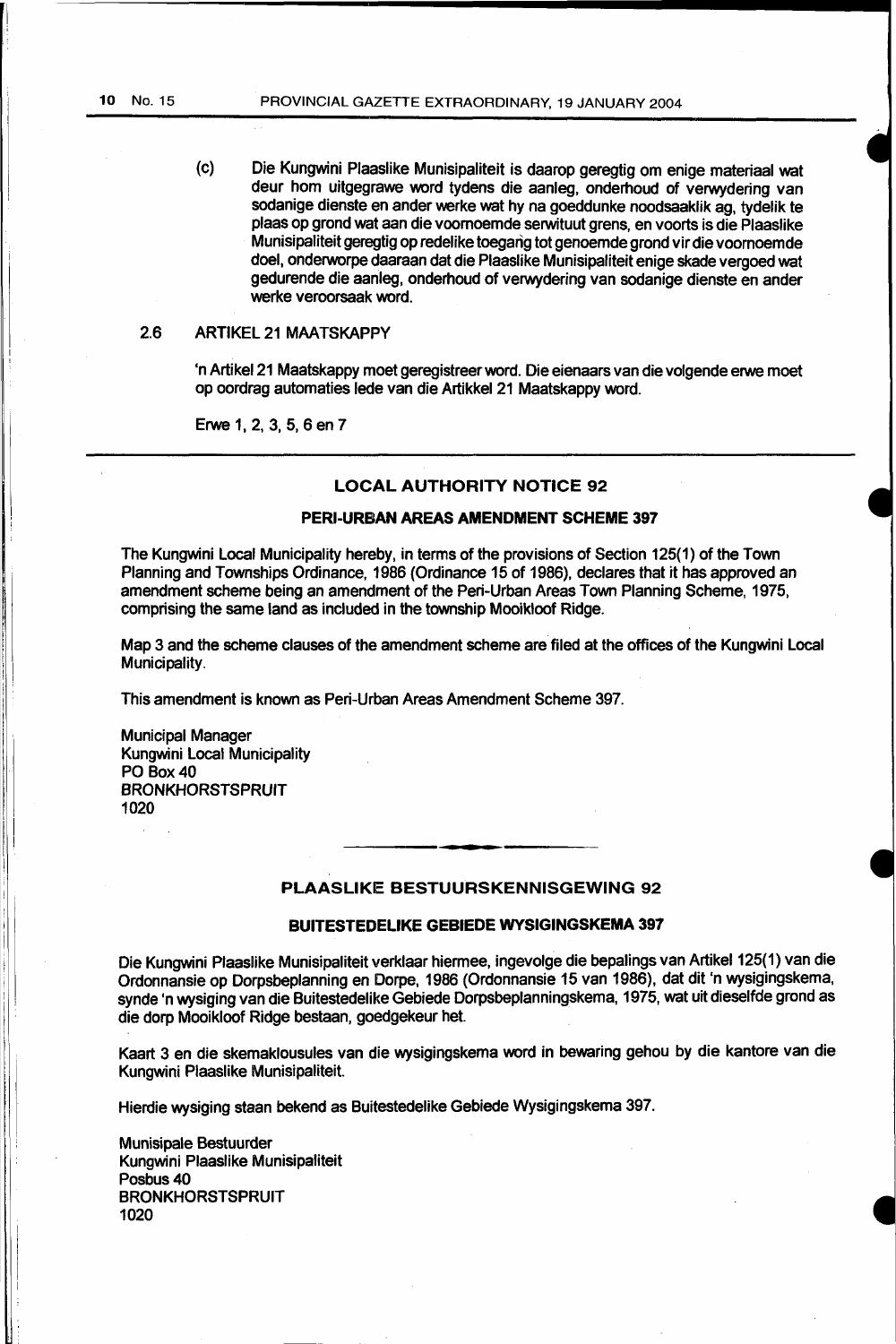BUITENGEWONE PROVINSIALE KOERANT, 19 JANUARIE 2004 No. 15 11

र करी पराष्ट्री Ŧ,

 $\bar{z}$ 

فمدرا الأقمام بالمنا

| <b>IMPORTANT NOTICE</b>                                                                                                                                                                  |                        |  |  |                                         |                                      |  |  |  |
|------------------------------------------------------------------------------------------------------------------------------------------------------------------------------------------|------------------------|--|--|-----------------------------------------|--------------------------------------|--|--|--|
| The                                                                                                                                                                                      |                        |  |  |                                         |                                      |  |  |  |
| <b>Gauteng Provincial Gazette Function</b>                                                                                                                                               |                        |  |  |                                         |                                      |  |  |  |
| will be transferred to the                                                                                                                                                               |                        |  |  |                                         |                                      |  |  |  |
| <b>Government Printer</b> in Pretoria                                                                                                                                                    |                        |  |  |                                         |                                      |  |  |  |
| as from 2nd January 2002                                                                                                                                                                 |                        |  |  |                                         |                                      |  |  |  |
| <b>NEW PARTICULARS ARE AS FOLLOWS:</b>                                                                                                                                                   |                        |  |  |                                         |                                      |  |  |  |
| <b>Physical address:</b>                                                                                                                                                                 | <b>Postal address:</b> |  |  |                                         |                                      |  |  |  |
| <b>Government Printing Works</b>                                                                                                                                                         | Private Bag X85        |  |  |                                         |                                      |  |  |  |
| 149 Bosman Street                                                                                                                                                                        | Pretoria               |  |  |                                         |                                      |  |  |  |
| Pretoria                                                                                                                                                                                 | 0001                   |  |  |                                         |                                      |  |  |  |
| New contact persons: Awie van Zyl Tel.: (012) 334-4523<br>Mrs H. Wolmarans Tel.: (012) 334-4591<br><b>Fax number:</b> (012) 323-8805<br><b>E-mail address:</b> awvanzyl@print.pwv.gov.za |                        |  |  |                                         |                                      |  |  |  |
|                                                                                                                                                                                          |                        |  |  | <b>Contact persons for subscribers:</b> |                                      |  |  |  |
|                                                                                                                                                                                          |                        |  |  | Mrs S. M. Milanzi Tel.: (012) 334-4734  |                                      |  |  |  |
|                                                                                                                                                                                          |                        |  |  |                                         | Mrs J. Wehmeyer Tel.: (012) 334-4753 |  |  |  |
|                                                                                                                                                                                          | Fax.: (012) 323-9574   |  |  |                                         |                                      |  |  |  |
| This phase-in period is to commence from <b>November 2001</b> (suggest date of<br>advert) and notice comes into operation as from 2 January 2002.                                        |                        |  |  |                                         |                                      |  |  |  |
| Subscribers and all other stakeholders are advised to send their advertise-<br>ments directly to the Government Printing Works, two weeks before the<br>2nd January 2002.                |                        |  |  |                                         |                                      |  |  |  |
| In future, adverts have to be paid in advance<br>before being published in the Gazette.                                                                                                  |                        |  |  |                                         |                                      |  |  |  |
| <b>HENNIE MALAN</b>                                                                                                                                                                      |                        |  |  |                                         |                                      |  |  |  |
| <b>Director: Financial Management</b>                                                                                                                                                    |                        |  |  |                                         |                                      |  |  |  |
| Office of the Premier (Gauteng)                                                                                                                                                          |                        |  |  |                                         |                                      |  |  |  |